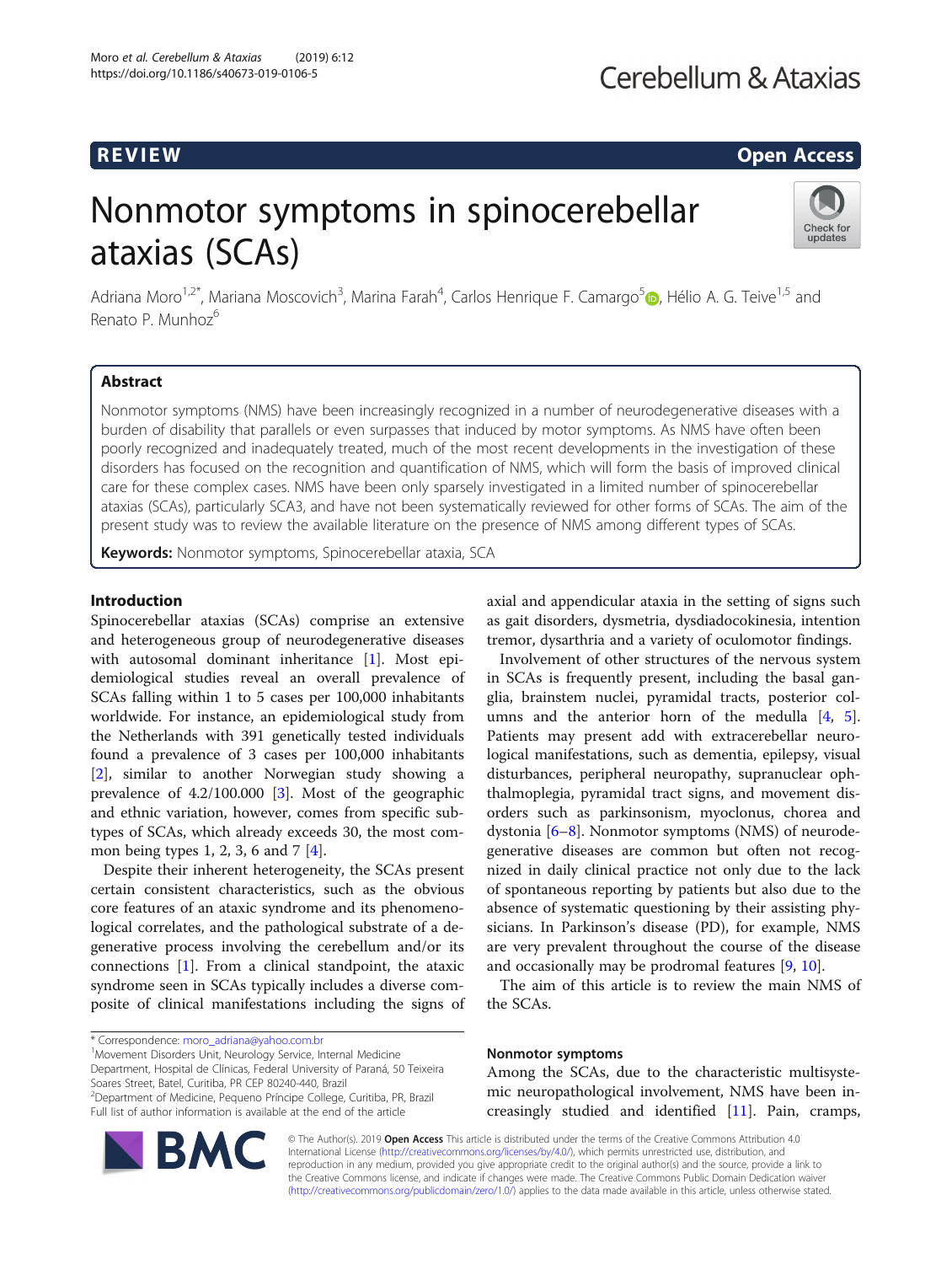fatigue, autonomic dysfunction, sleep disorders, psychiatric symptoms, cognitive deficits, and olfactory dysfunction are some of the NMS already reported in various forms of SCAs that will be described in detail in this review. Table 1 summarizes NMS in SCAs, their prevalence, severity and specific details. Nonmotor symptoms are frequent and interfere with the quality of life of patients with spinocerebellar ataxias, in particular the presence of pain, cramps and fatigue, as well as autonomic, sleep, psychiatric, cognitive and olfactory disorders [[11\]](#page-5-0).

#### Fatigue

Fatigue [[12](#page-5-0)–[15](#page-5-0)]

Fatigue is a prevalent symptom in neurodegenerative diseases, and, despite being commonly considered in multiple sclerosis, it is an equal source of disability in other diseases, such as PD and SCA3 [[12\]](#page-5-0). More than 10 years ago, Friedman & Amick [\[12](#page-5-0)] reported on the frequency and severity of fatigue among 28 SCA3 cases compared to 21 healthy controls. Severe fatigue was significantly more frequent in SCA3 (61 versus 14%) with a positive correlation with daytime sleepiness scores. In addition, fatigue, not daytime sleepiness, was correlated with disease duration and need for wheelchair but not

Table 1 Nonmotor symptoms in spinocerebellar ataxias<sup>a</sup>

with age or gender. Another study also found an association of fatigue with mood disorders such as anxiety and major depression [\[53](#page-6-0)], what could be a neurovegetative symptom of depression, a common association in general.

Brusse et al. [\[13\]](#page-5-0) studied the prevalence of fatigue in a sample of 123 patients with various forms of SCA, including, SCA1, SCA2, SCA3, SCA6, SCA7, SCA13, SCA14, SCA17 and individuals with autosomal dominant cerebellar ataxia without identified gene mutation (ADCA). SCA3 cases had the highest prevalence of fatigue, followed by cases with ADCA and SCA6. As a whole, 69% presented high fatigue scores, 70% of them considered the symptom as one of the three most disabling. The best predictors of fatigue after multivariate analysis were physical and mental functioning, sleep and depression score.

Similarly, the study by Martinez et al. [\[14](#page-5-0)] found higher fatigue scores among patients with SCA3 compared to controls, which, after multiple regression analysis, was significantly associated with scores for depression and excessive daytime somnolence. A study from our group, comparing patients with SCA3, SCA10

| Prevalence               | <b>NA</b> | <b>NA</b>       | 36%       | 21%               | <b>NA</b> | 24%        |
|--------------------------|-----------|-----------------|-----------|-------------------|-----------|------------|
| Pain [15-17]             |           |                 |           |                   |           |            |
| Severity                 | <b>NA</b> | <b>NA</b>       | $^{++}$   | <b>NA</b>         | <b>NA</b> |            |
| Prevalence               | <b>NA</b> | <b>NA</b>       | 36-47%    | <b>NA</b>         | <b>NA</b> | 18%        |
| Dysautonomia [15, 18-25] |           |                 |           |                   |           |            |
| Severity                 | $++$      | $^{++}$         | $^{++}$   | $\qquad \qquad -$ | <b>NA</b> |            |
| Prevalence               | 67-70%b   | 20-95%b         | 22-100%b  | 0%                | <b>NA</b> | $1 - 8%$   |
| RBD [15, 26, 27]         |           |                 |           |                   |           |            |
| Severity                 | <b>NA</b> | -               | $^{++}$   | $\qquad \qquad -$ | <b>NA</b> | $^{+}$     |
| Prevalence               | <b>NA</b> | <b>NA</b>       | 43-55%    | <b>NA</b>         | <b>NA</b> | $10 - 20%$ |
| Depression [15, 28-33]   |           |                 |           |                   |           |            |
| Severity                 | $^{+}$    | $\! + \!\!\!\!$ | $+/2$     | $+/2$             | <b>NA</b> | $^{+}$     |
| Prevalence               | 25-50%    | 23-33%          | 13-60%    | 27-75%            | <b>NA</b> | 62%        |
| Cognition [15, 34-46]    |           |                 |           |                   |           |            |
| Severity                 | $^{+}$    | $+/2$           | $+/2$     | $\boldsymbol{+}$  | $+/3$     | $^{+}$     |
| Prevalence               | 50%       | 25%             | 33%       | 45%               | 50%       | 33%        |
| Hyposmia [47-52]         |           |                 |           |                   |           |            |
| Severity                 | <b>NA</b> | $^{++}$         |           | <b>NA</b>         | $+/2$     |            |
| Prevalence               | <b>NA</b> | 50%             | <b>NA</b> | <b>NA</b>         | 33%       | <b>NA</b>  |

Severity – – – – <del>+++</del> + ++ – – +

SCA1 SCA2 SCA3 SCA6 SCA7 SCA10

RBD: REM sleep behavior disorder; + present (severity rated as 1/2 very mild, 1:mild, 2: moderate, 3: severe); - no different from controls or not detected; NA: not available

<sup>a</sup>Table made from comparison of data found in the cited references

<sup>b</sup>High prevalence of asymptomatic cardiac dysatonomia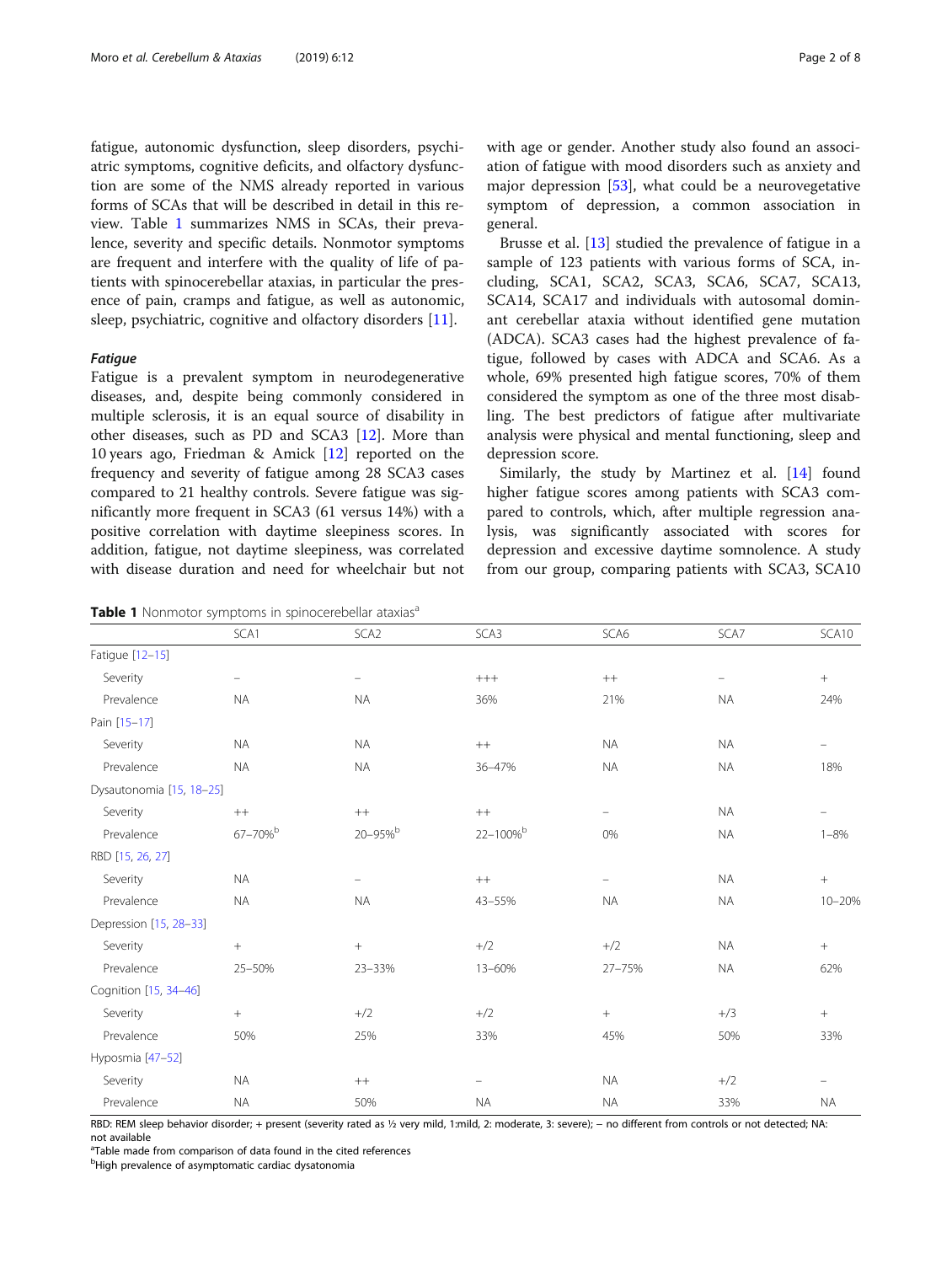and healthy controls, analyzed fatigue separated into physical and cognitive domains found that the physical aspect was more severely affected in SCA3 and SCA10 compared to controls, more so for SCA3 [\[15\]](#page-5-0).

#### Pain syndrome and muscle cramps

Muscle spasms or cramps are often associated with lower motoneuron disorders but have also been frequently described in SCAs, mainly those with known anterior horn cell pathology, such as SCA2 and SCA3 [[54](#page-6-0)].

Kanai et al. [[54\]](#page-6-0), for instance, studied the neurophysiological correlates of cramps in SCA3, identifying it as severe, frequent, and disabling in 80% of their sample. This prevalence was similar to that of amyotrophic lateral sclerosis and much higher than in cases of peripheral axonal neuropathy. The study tried to shed light into the underlying pathological changes demonstrating axonal excitability significantly greater in SCA3 patients than in normal subjects, probably reflecting axonal regeneration or collateral sprouting. Another study also found cramps in more than 80% of a sample of SCA3 patients, identified by 25% of them as their first symptom. Their frequency varied from1 to 90 episodes a week and cramps were the chief complaint in almost a third of all cases. Lower extremities were more frequently affected but face and trunk were also involved [[55\]](#page-6-0).

These symptoms were also found in three of four affected members of a unique family with both SCA2 and SCA10 [\[56](#page-6-0)]. In SCA2, cramps have been detected in the early pre-symptomatic phase of the disease, along with other nonspecific signs such as sensory and sleep disorders, hyperreflexia, and autonomic symptoms [\[57](#page-6-0)].

The recognition of pain as an important characteristic of neurodegenerative diseases, such as PD and multiple system atrophy (MSA), has been emphasized in recent years, being present in up to half of patients [[58,](#page-6-0) [59](#page-6-0)]. Among the heredodegenerative ataxias, disabling painful spasms have been described in Friedreich ataxia [\[60](#page-6-0)]. Among the SCAs, a large multicenter study of patientrated symptoms found pain/discomfort in almost half of 526 patients [[16\]](#page-5-0). While the presence of pain in most specific types of SCAs has not been formally studied, in SCA3 it can be present in up to 47% of the patients as shown by França et al. [\[17](#page-5-0)]. This study also showed that in a significant proportion of this population can be continuous, may precede any symptom of ataxia, commonly has musculoskeletal characteristics, does not correlate with disease duration, gender, or ataxia severity of ataxia, but does so for the size of expanded CAG repeats. Similar findings were described in another study comparing SCA3 and SCA10, where only those with SCA3 had a higher incidence of chronic pain compared to controls [[15\]](#page-5-0).

#### Autonomic symptoms

Autonomic dysfunctions including symptomatic orthostatic hypotension, constipation, urinary and erectile dysfunctions are prominent features seen in specific neurodegenerative diseases such as early MSA, Lewy body dementia (LBD) and advanced PD  $[61, 62]$  $[61, 62]$  $[61, 62]$  $[61, 62]$ . The combination of ataxia and early and severe autonomic failure is typical of the cerebellar type of MSA (MSA-C)  $[63]$  $[63]$ . Therefore, the clinical presentation of MSA-C may overlap that of SCAs, thus representing a relevant differential diagnosis in the absence of a clear family history. Furthermore, neuropathological studies in SCA2 revealed marked olivoponto-cerebellar atrophy pattern highly resembles that of MSA. SCA2 may even display pontine hyperintensities at MRI, the so-called hot-cross-bun sign, which is considered typical of MSA [[18](#page-5-0)].

In patients with both autosomal dominant and recessive ataxias, various forms of dysautonomia have been described, but are generally less well documented [\[61](#page-6-0), [62\]](#page-6-0). For example, a study of cardiac autonomic dysfunction (sympathetic / parasympathetic heart rate and blood pressure tests) in SCAs found some degree of abnormality in all 14 patients with SCA1, 2 and 3. Severe changes were found in more than half of their sample, being much more common in SCA3, followed by SCA1 [\[19](#page-5-0)]. The same group previously reported a predominantly parasympathetic autonomic cardiac dysfunction in approximately 70% of SCA1, 2 and 3 patients, with a strict correlation with disease duration in SCA1 [[20\]](#page-5-0). The suggestion of cardiac denervation in SCA3 had been suggested in an earlier study using 123-labeled MIBG [\[21](#page-5-0)] and confirmed using different methodologies, including a pathological analysis showing reduction of intermediolateral column cell count in the spinal cord [\[22](#page-5-0)–[24](#page-6-0)].

In SCA2, clinical manifestations of various forms of dysatonomia were also described in up to 95% of cases studied, including vasomotor disorders (orthostasis, Raynaud's phenomenon), constipation, incontinence, tachycardia, and exocrine gland dysfunction [[25\]](#page-6-0). Bladder and gastrointestinal symptoms as the most common autonomic features among SCA 2 patients  $[18]$  $[18]$  $[18]$ , and severe cases with early onset also may occur [[63\]](#page-6-0). On the other hand, SCA6 and SCA10 patients seem to have preserved autonomic function [[15,](#page-5-0) [64\]](#page-6-0). Both SCA6 and SCA10 may present as pure spinocerebellar ataxias in some populations, however, Kim et al.  $[65]$  $[65]$  found 50%  $(4/8)$  SCA6 patients presenting dysautonomia (two with impotence, one with urinary frequency, and one with orthostatic dizziness). A single case report of SCA17 presenting as an MSA-C phenotype with dysautonomia has also been described [[66](#page-6-0)].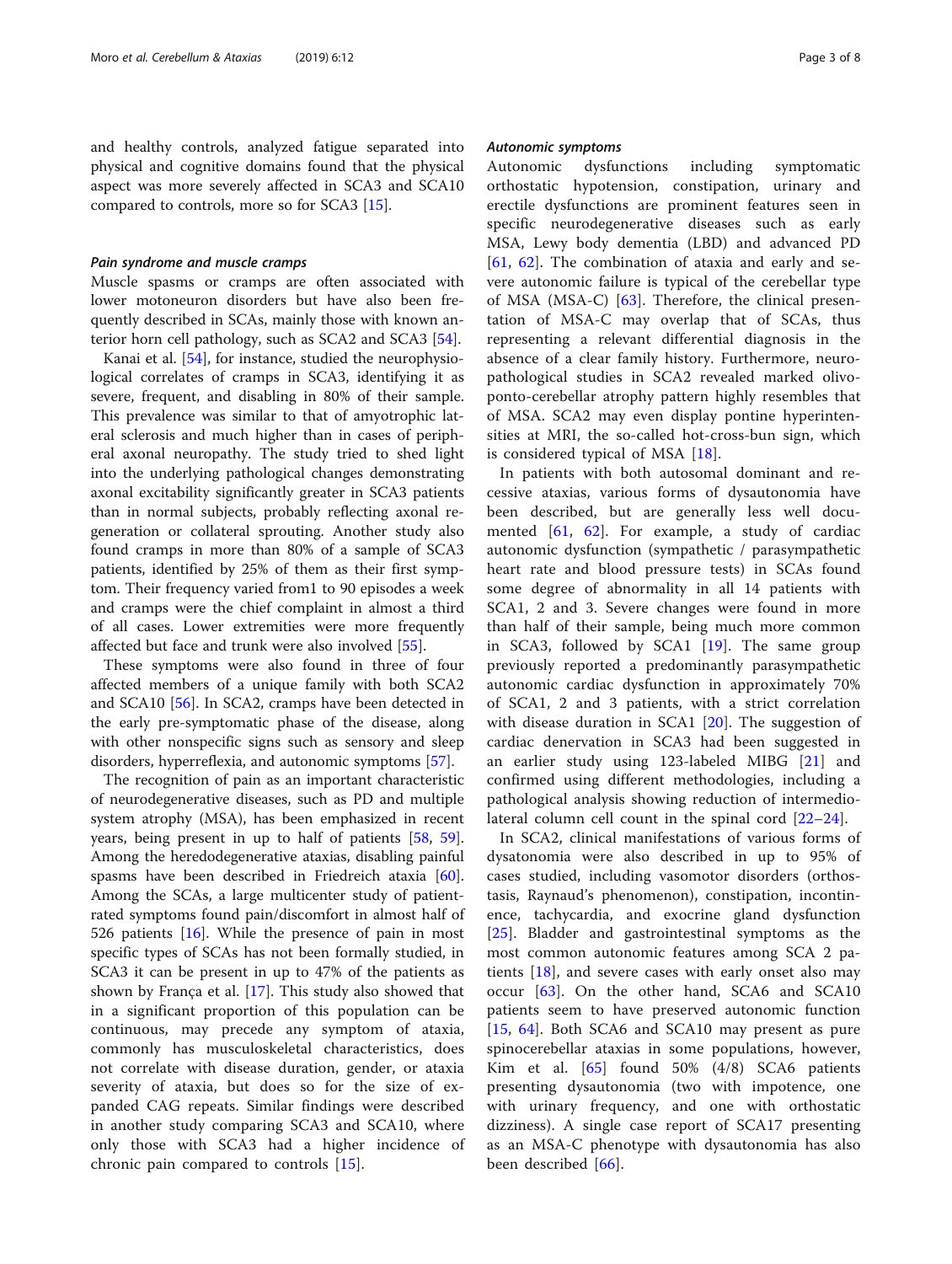#### Sleep disorders

Sleep disorders are widely recognized but paradoxically clinically overlooked NMS in the context of several neurodegenerative diseases, being an important modifiable factor in the quality of life of patients [\[67](#page-6-0)]. Among the subtypes of SCAs, SCA3 has the highest prevalence and range of sleep disorders throughout the phases of the disease [\[67](#page-6-0)]. The spectrum of sleep disorders described includes restless legs syndrome (RLS), REM sleep behavioral disorder (RBD), periodic movement of limbs during sleep (PMLS), sleep apnea, insomnia and excessive daytime somnolence (EDS) [\[68](#page-6-0)]. RBD has been particular and consistently described in up to 55% of SCA3 series [[26,](#page-6-0) [27\]](#page-6-0). A clinical and questionnaire based study confirmed the higher frequency of RBD and RLS in SCA3. In this study, anxiety and depression were significantly correlated with RDB, but not with RLS [\[69\]](#page-6-0). Similar to PD, in SCA3, RBD is not only highly prevalent but may also precede the onset of motor symptoms [[70\]](#page-6-0).

SCA3 patients may also present frequent non-REM sleep parasomnias, including higher frequency of arousals from slow wave sleep, and confusional arousal/ sleep terrors and nightmares [\[71](#page-7-0)]. Obstructive sleep apnea and corresponding increased daytime somnolence has been described in almost half of a sample of SCA3 patients [[72\]](#page-7-0). In SCA2, studies show that most patients subjectively report good sleep quality and no RBD symptoms. Polysomnographic studies however, show REM without atonia in about half of patients, suggesting subclinical RBD, accompanied by reduction of REM density, a finding that was replicated on a larger cases control study [\[73](#page-7-0), [74](#page-7-0)]. In SCA6, there is no evidence of increased prevalence of RLS, RBD or REM sleep without atonia, and clinical and physiological findings are more non specific and subtle, including increased daytime somnolence, worse subjective sleep quality, reduction in slow wave sleep and a higher frequencies of snoring and other respiratory disorders [[75](#page-7-0)–[77](#page-7-0)]. A similar relatively benign sleep pattern was described for SCA10 [[78\]](#page-7-0) while a study comparing SCA3, 10 and controls found a prevalence of RLS of almost 36% for RLS and 43% for RBD in SCA3 but findings similar to controls for SCA10 [\[15](#page-5-0)]. On the other hand, daytime sleepiness scores for SCA10 patients were elevated compared to controls, similar to SCA3 [\[15](#page-5-0)]. A single case report of respiratory stridor during sleep similar to that observed in MSA has been described recently in SCA17 [\[79](#page-7-0)].

Although the available literature is limited, RLS and periodic limbs movement of sleep (PLMS) have been described in SCAs, with a prevalence ranging from 20 to 30%, reaching up to 45% in patients with SCA3. One study of a mixed sample of 58 patients with SCA1, 2 and 3 found a frequency of 28% versus 10% in healthy controls. The occurrence of RLS was not related to age of onset disease, gender, CAG repeat length or findings of neurophysiological testing, but was positively correlated with age [\[67](#page-6-0), [80\]](#page-7-0). In SCA6, only one small series of 5 patients analyzed the occurrence of RLS and motor activity during sleep, showing clinical signs of RLS in two and PLMS in all of them, although the impact on overall sleep quality was considered minor  $[81]$  $[81]$ . The previously mentioned study that analyzed NMS in SCA3, 10 and controls confirmed the higher prevalence of RLS in SCA3 (35.7%) but did not find it to be elevated in SCA10 [[15\]](#page-5-0). Kapoor & Greenough [[82\]](#page-7-0) described a case of a SCA13 woman that presented with insomnia and RLS, and a polysomnogram with periodic limb movement index, obstructive sleep apnea and absence of REM sleep.

Excessive daytime sleepiness has been frequently found in patients with SCA3, however, the pathophysiologic mechanism involved remains uncertain. In addition, other sleep disorders have been reported, such as obstructive sleep apnea, insomnia, nocturia, and hypnagogic hallucinations [[83\]](#page-7-0).

#### Psychiatric symptoms

Neuropsychiatric symptoms may be part of the clinical spectrum of SCAs, however, their timing of occurrence along the disease course, prevalence, and how much they differ among the subtypes of SCA remain undetermined [[28\]](#page-6-0). In terms of their spectrum, features of depression are by far the most common, however, studies also indicate that anxiety is a frequent complaint, especially among patients with SCA3 [[29\]](#page-6-0).

Cecchin et al. [[30\]](#page-6-0), for instance, detected depression in 33.5% of 79 SCA3 cases. McMurtray et al. [[28\]](#page-6-0) studied the frequency of depressive symptoms in 76 patients with SCA1, SCA2, SCA3 and SCA6 detecting significantly higher prevalence among subjects with SCA3 (60%), compared to other SCA subtypes [SCA1 (25%), SCA2 (23%), and SCA6 (27%)]. Klinke et al. [[31](#page-6-0)] studied the severity of symptoms and did not detect scores indicating severe depression in a total of 32 patients with SCA1, 2, 3 and 6, but found mild depression more frequently among SCA1 and 6 cases.

A clinical study of SCA1 and SCA2 also found worse scores of depression and apathy between both groups compared to controls [\[32\]](#page-6-0). A study comparing SCA3, SCA10 and controls found a similarly higher prevalence of depression and anxiety for both SCAs subtypes compared to control [\[15](#page-5-0)].

A large study assessing self-rated health status in 526 genetically and clinically defined patients with SCA1, SCA2, SCA3 and SCA6 found a prevalence of 17.1% for depressive syndromes and 15.4% when assessed clinically in an interview in a subset of 26, which was equally distributed among all SCAs subtypes. The clinical profile of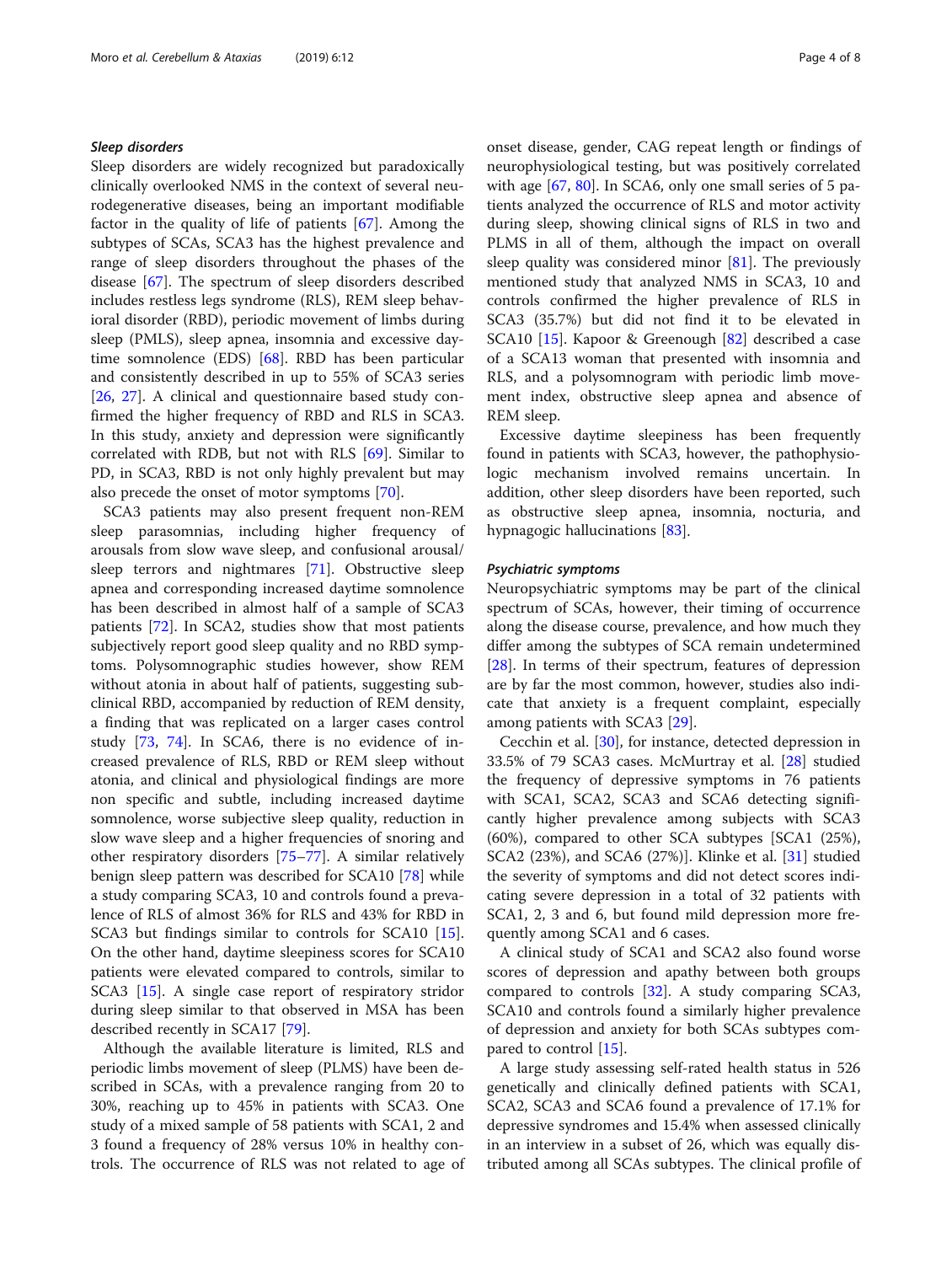depression did not differ from a sample of patients with major depressive disorder. After logistic regression analysis, the independent predictive factors for depression were ataxia severity and female sex [[33](#page-6-0)]. Saute et al. [[53](#page-6-0)] performed magnetic resonance imaging (MRI) in 30 SCA3 patients and found no correlation between the measures of volumes of the brainstem, midbrain, pons and cerebellum, with depression. Braga-Neto et al. [[84](#page-7-0)] studied 22 SCA3 patients with neuropsychological assessment and dopamine transporter (DAT) densities and found no significant correlation between DAT density and cognitive performance or Sniffin Sticks scores. The nature of depressive symptoms – whether organic or reactive – remains controversial. The connections of the cerebellum with the non-motor cortex and subcortical areas associated with the processing of emotions, suggest a role of this on the mood and personality of the patients [[85\]](#page-7-0). However, despite its importance, impact and relative frequency, depression is probably underdiagnosed and consequently undertreated among SCA patients [\[33](#page-6-0)].

#### Cognitive symptoms

Cognitive disorders have been described in various forms of SCA. The presence of these manifestations, associated with the classical cerebellar signs of the motor syndrome, can be explained by the disconnection at various levels of the cerebro-cerebellar circuit, the so-called cerebellar cognitive affective syndrome (CCAS) [\[86](#page-7-0)]. The CCAS was characterized by Schmahmann & Sherman [[87](#page-7-0)] based on a study of 20 patients with cerebellar disease using combined neuropsychological and neuroimaging assessments as follows: I) executive dysfunction (poor planning, abstract reasoning, etc.; II) visuospatial memory impairment; III) personality changes (affective swelling and disinhibition; IV) difficulties interpreting and producing logical sequences; V) language difficulties (mild anomia and agramatism).

Cognitive disorders may be present in several types of SCAs, although established dementia cases have been related to more restricted subtypes, as shown in Table 2. Bürk et al. [[34](#page-6-0)] studied 36 SCA1, SCA2 and SCA3 patients, and a healthy control group detecting significant executive dysfunction in SCA1, as well as mild deficits in verbal memory among the whole sample of ataxic

Table 2 Cognitive disturbances in the spinocerebellar ataxias

| Cognitive disturbance                       | Spinocerebellar ataxia                            |
|---------------------------------------------|---------------------------------------------------|
| Cognitive dysfunction                       | SCA1, 2, 3, 6, 7, 8, 10, 12, 17,<br>19, 21, DRPLA |
| Dementia<br>(confirmed by specific testing) | SCA2, 8, 12, 17, 19, DRPLA                        |
| Mental retardation during childhood         | SCA13                                             |

SCA Spinocerebellar ataxia, DRPLA Dentatorubropalidoluisian atrophy

patients overall. Interestingly, the same group had already demonstrated that a quarter of their sample of SCA2 patients were demented, arguing that intellectual impairment represents an independent and significant part of the disease phenotype [\[35](#page-6-0)]. Trojano et al. [[36](#page-6-0)] found a significant relation between clinical severity and verbal memory in 15 patients with SCA2, while Gambardella et al. [\[37\]](#page-6-0) detected early and selective executive dysfunction in 17 SCA2 cases.

In SCA3, a recent neuropsychological study of 15 Japanese cases showed that visual working memory, attention and inhibition control were preserved, while word retrieval, as part of semantic memory, was impaired [\[38](#page-6-0)]. A similar pattern was also detected in Brazilian and Chinese patients with SCA3, added by visuospatial dysfunction in the later [\[39](#page-6-0), [40\]](#page-6-0). A previous longitudinal study showed progressive deterioration of memory and learning abilities, suggesting that cognitive dysfunction is an integral part of the SCA3 phenotype [\[41\]](#page-6-0).

Kawai et al. [[42](#page-6-0)] studied 13 patients with SCA6 using neuropsychological tests and brain SPECT demonstrating mild visual memory, verbal fluency and executive dysfunction that correlated with prefrontal hypoperfusion. When compared with SCA3, Garrard et al. [[43](#page-6-0)] evidenced a cognitive function with poorer performance in the SCA3 compared to SCA6, with more prominent memory and executive function deficits. Another study of SCA6 patients did not find cognitive abnormalities compared to healthy controls [\[44](#page-6-0)]. A series of 19 African patients with SCA7 described dementia in almost half of affected cases, particularly as a late feature [[45](#page-6-0)]. A longitudinal study, however, found only minor cognitive changes in SCA7, comparable to SCA6 [\[46\]](#page-6-0). Finally, the above mentioned study that compared SCA3, 10 and controls found only mild cognitive impairments in SCA 10, namely in terms of frontal and phonemic verbal fluency [\[15\]](#page-5-0).

#### Olfactory function

Hyposmia has been well documented as an early and frequent sign in different neurodegenerative disorders, such as PD and Alzheimer disease (AD). The occurrence of this NMS among SCAs is not well established [\[88,](#page-7-0) [89\]](#page-7-0).

Velazquez-Perez tested olfactory threshold, description, identification and discrimination in a large sample of SCA2 patients and healthy controls, finding significant abnormalities, in a pattern similar to that of PD and AD [[47](#page-6-0)]. A similar assessment in SCA7 also found deficits in identification, however normal detection thresholds [[48](#page-6-0)]. In SCA3, findings are not uniform: Braga-Neto et al. [[49](#page-6-0)] found odor identification dysfunction in a controlled study with 41 SCA3 subjects.

On the other hand, two studies by Moscovich et al. [[50,](#page-6-0) [51](#page-6-0)] analyzed different samples of relatively large numbers of patients with SCA10, SCA3, familial ataxia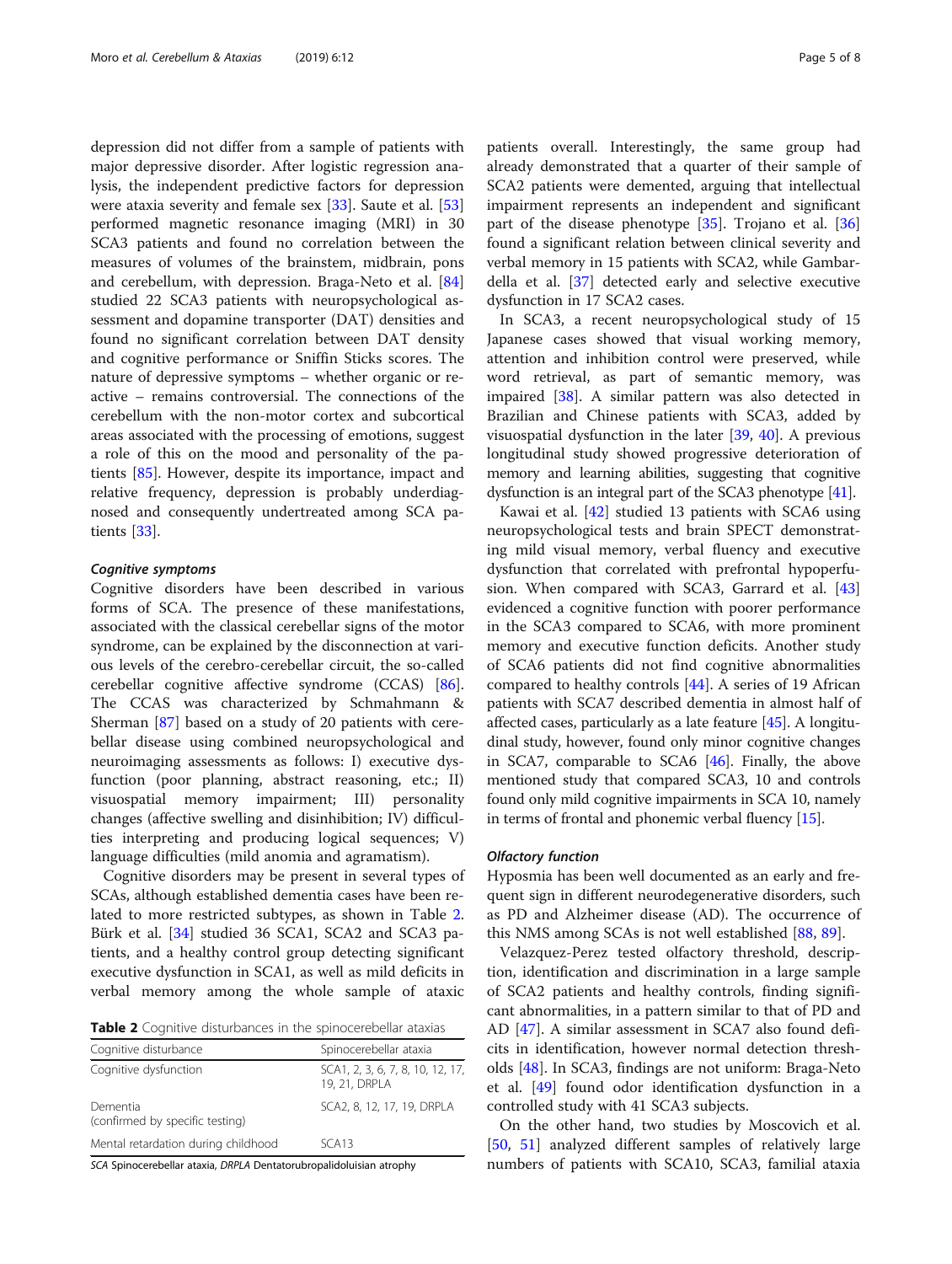<span id="page-5-0"></span>of unknown genetic basis PD, and healthy individuals, finding no significant difference in odor identification testing among the groups with SCAs compared to healthy controls. The study by Fernandez-Ruiz et al. [[52](#page-6-0)] also did not find olfactory impairment in patients with SCA3 although it did so for SCA2, in line with the Velazquez-Perez study mentioned previously [\[47](#page-6-0)].

#### Conclusion

Among the SCAs, the combinations of motor features and NMS of each type of SCA have been relatively well studied and serve as clues to guide clinical diagnosis and genetic testing. However, for the construction of new research protocols and advances in the research for the treatment of SCAs, it is necessary that other studies in this subject be made. The conjunction and integration of groups around the world who are studying SCAs is critical to this.

#### Abbreviations

AD: Alzheimer disease; ADCA: Autosomal dominant cerebellar ataxia without identified gene mutation; CCAS: Cerebellar cognitive affective syndrome; DAT: Dopamine transporter; EDS: Excessive daytime somnolence; MRI: Magnetic resonance imaging; MSA: Multiple systems atrophy; NMS: Nonmotor symptoms; PD: Parkinson's disease; PMLS: Periodic movement of limbs during sleep; RBD: REM sleep behavioral disorder; RLS: Restless legs syndrome; SCA: Spinocerebellar ataxia

#### Acknowledgements

None.

#### Authors' contributions

AM was responsible for designing and organizing the project and writing the manuscript. MM and MF assist in designing the project and writing the manuscript. HT, RPM and CHC made design considerations and critical review of the manuscript. All authors read and approved the final manuscript.

#### Authors' information

All authors work in reference centers for movement disorders, providing medical care to patients with ataxia in Brazil, Canada and Germany.

#### Funding

The authors declare that this study have no funding.

#### Availability of data and materials

Not applicable.

Ethics approval and consent to participate

Not applicable.

#### Consent for publication

Not applicable.

#### Competing interests

The authors declare that they have no competing interests.

#### Author details

<sup>1</sup>Movement Disorders Unit, Neurology Service, Internal Medicine Department, Hospital de Clínicas, Federal University of Paraná, 50 Teixeira Soares Street, Batel, Curitiba, PR CEP 80240-440, Brazil. <sup>2</sup>Department of Medicine, Pequeno Príncipe College, Curitiba, PR, Brazil. <sup>3</sup> Department of Neurology, Universitätsklinikum Schleswig-Holstein, Kiel, Germany. 4 Neurology Service, Hospital Universitário Cajurú, Catholic University of Paraná, Curitiba, PR, Brazil. <sup>5</sup>Neurological Diseases Group, Graduate Program of Internal Medicine, Internal Medicine Department, Hospital de Clínicas,

Federal University of Paraná, Curitiba, PR, Brazil. <sup>6</sup>Department of Medicine, Morton and Gloria Shulman Movement Disorders Centre, Toronto Western Hospital, University of Toronto, Toronto, ON, Canada.

#### Received: 30 May 2019 Accepted: 9 August 2019 Published online: 27 August 2019

#### References

- 1. Klockgether T, Lüdtke R, Kramer B, Abele M, Bürk K, Schöls L, et al. The natural history of degenerative ataxia: a retrospective study in 466 patients. Brain. 1998;121:589–00.
- 2. van de Warrenburg BP, Sinke RJ, Verschuuren-Bemelmans CC, Scheffer H, Brunt ER, Ippel PF, et al. Spinocerebellar ataxias in the Netherlands: prevalence and age at onset variance analysis. Neurology. 2002;58:702–8.
- 3. Erichsen AK, Koht J, Stray-Pedersen A, Abdelnoor M, Tallaksen CM. Prevalence of hereditary ataxia and spastic paraplegia in Southeast Norway: a population-based study. Brain. 2009;132:1577–88.
- 4. Teive HAG. Spinocerebellar ataxias. ArqNeuropsiquiatr. 2009;67:1133–42.
- 5. Schöls L, Bauer P, Schmidt T, Schulte T, Riess O. Autosomal dominant cerebellar ataxias: clinical features, genetics, and pathogenesis. Lancet Neurol. 2004;3:291–04.
- 6. Teive HAG. Spinocerebellar degenerations in Japan. New insights from an epidemiological study. Neuroepidemiology. 2009;32:184–5.
- 7. Harding AE. The hereditary ataxias and related disorders. Edimburgh: Churchill Livingstone; 1984. p. 129–65.
- 8. Durr A. Autosomal dominant cerebellar ataxias: polyglutamine expansions and beyond. Lancet Neurology. 2010;9:885–94.
- 9. Munhoz RP, Teive HA, Eleftherohorinou H, Coin LJ, Lees AJ, Silveira-Moriyama L. Demographic and motor features associated with the occurrence of neuropsychiatric and sleep complications of Parkinson's disease. J Neurol Neurosurg Psychiatry. 2013;84:883–7.
- 10. Hughes KC, Gao X, Baker JM, Stephen C, Kim IY, Valeri L, et al. Non-motor features of Parkinson's disease in a nested case-control study of US men. J Neurol Neurosurg Psychiatry. 2018;89:1288–95.
- 11. Pedroso JL, França MC Jr, Braga-Neto P, D'abreu A, Saraiva-Pereira ML, Saute JA, et al. Nonmotor and extracebellar features in Machado-Joseph disease: a review. Mov Disord. 2013;28:1200–8.
- 12. Friedman JH, Amick MM. Fatigue and daytime somnolence in Machado -Joseph disease (spinocerebellar ataxia type 3). Mov Disord. 2008;23:1323–4.
- 13. Brusse E, Brusse-Keizer MGJ, Duivenvoorden HJ, van Swieten JC. Fatigue in spinocerebellar ataxia: patient self-assessment of an early and disabling symptom. Neurology. 2011;76:953–9.
- 14. Martinez AR, Nunes MB, Faber I, D'Abreu A, Lopes-Cendes Í, França MC Jr. Fatigue and its associated factors in spinocerebellar Ataxia type 3/Machado -Joseph disease. Cerebellum. 2017;16(1):118–21.
- 15. Moro A, Munhoz RP, Moscovich M, Arruda WO, Raskin S, Silveira-Moryiama L, et al. Nonmotor symptoms in patients with spinocerebellar ataxia type 10. Cerebellum. 2017;16(5–6):938–44.
- 16. Schmitz-Hübsch T, Coudert M, Giunti P, Globas C, Baliko L, Fancellu R, et al. Self-rated health status in spinocerebellar ataxia--results from a European multicenter study. Mov Disord. 2010;25(5):587–95.
- 17. França MC Jr, D'abreu A, Friedman JH, Nucci A, Lopes-Cendes I. Chronic pain in Machado-Joseph disease: a frequent and disabling symptom. Arch Neurol. 2007;64:1767–70.
- 18. Indelicato E, Fanciulli A, Ndayisaba JP, et al. Autonomic function testing in spinocerebellar ataxia type 2. Clin Auton Res. 2018;28:341. [https://doi.org/1](https://doi.org/10.1007/s10286-018-0504-4) [0.1007/s10286-018-0504-4.](https://doi.org/10.1007/s10286-018-0504-4)
- 19. Netravathi M, Sathyaprabha TN, Jayalaxmi K, Datta P, Nirmala M, Pal PK. A comparative study of cardiac dysautonomia in autosomal dominant spinocerebellar ataxias and idiopathic sporadic ataxias. Acta Neurol Scand. 2009;120(3):204–9.
- 20. Pradhan C, Yashavantha BS, Pal PK, Sathyaprabha TN. Spinocerebellar ataxias type 1, 2 and 3: a study of heart rate variability. Acta Neurol Scand. 2008; 117:337–42.
- 21. Kazuta T, Hayashi M, Shimizu T, Iwasaki A, Nakamura S, Hirai S. Autonomic dysfunction in Machado-Joseph disease assessed by iodine123-labeled metaiodobenzylguanidine myocardial scintigraphy. Clin Auton Res. 2000; 10(3):111–5.
- 22. Yeh TH, Lu CS, Chou YH, Chong CC, Wu T, Han NH, et al. Autonomic dysfunction in Machado-Joseph disease. Arch Neurol. 2005;62:630–6.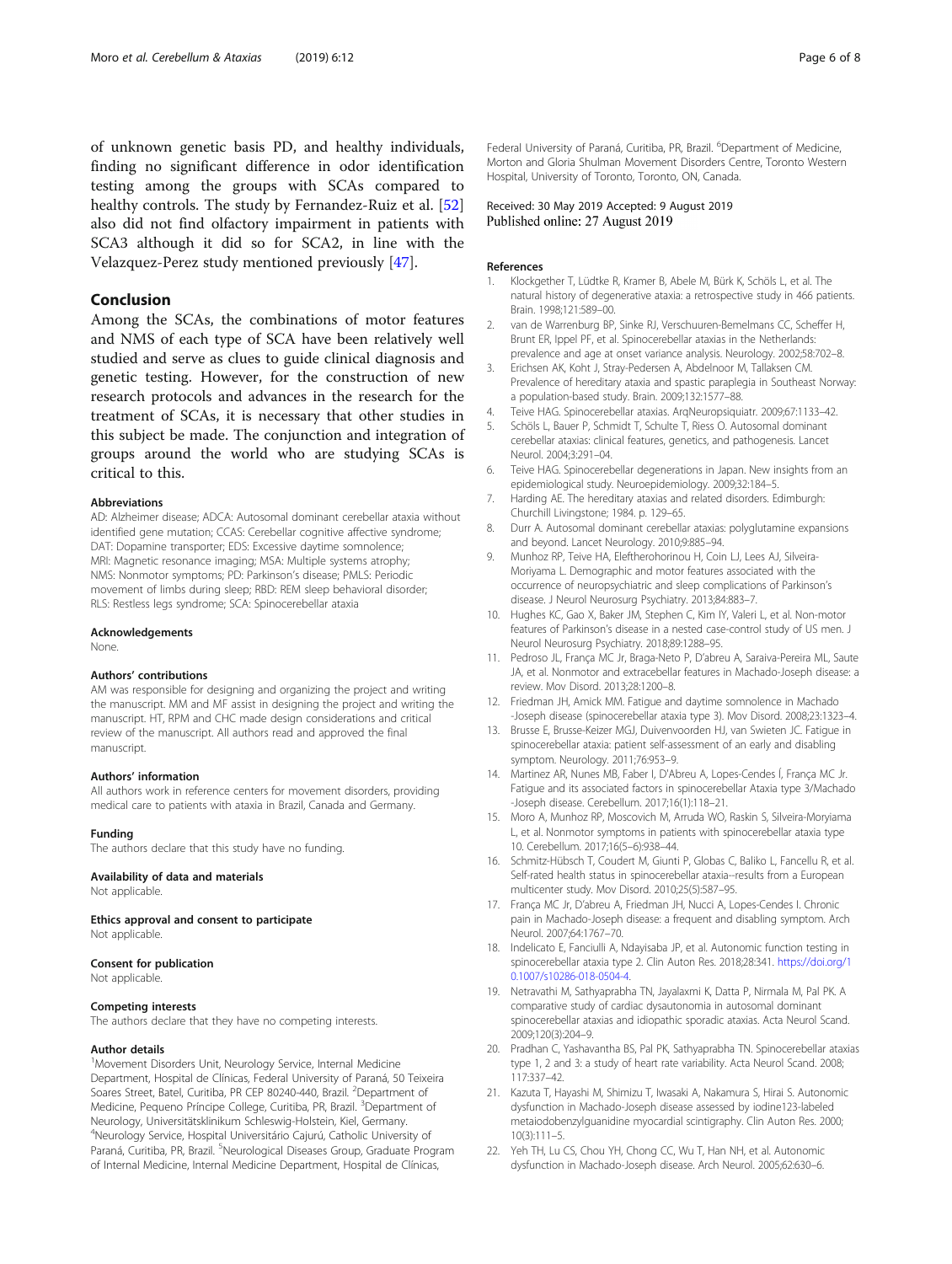- <span id="page-6-0"></span>23. Yamanaka Y, Asahina M, Akaogi Y, Fujinuma Y, Katagiri A, Kanai K, et al. Cutaneous sympathetic dysfunction in patients with Machado-Joseph disease. Cerebellum. 2012;11:1057–60.
- 24. Sakajiri K, Makifuchi T, Fukuhara N, Nakajima T. Quantitative study of intermediolateral column cell counts in Machado-Joseph disease. J Neurol Sci. 1996;144(1–2):156–9.
- 25. Sánchez-Cruz G, Velázquez-Pérez L, Gómez-Peña L, Martínez-Góngora E, Castellano-Sánchez G, Santos-Falcón N. Dysautonomic features in patients with Cuban type 2 spinocerebellar ataxia. Rev Neurol. 2001;33(5):428–34.
- 26. Schöls L, Haan J, Riess O, Amoiridis G, Przuntek H. Sleep disturbance in spinocerebellar ataxias: is the SCA3 mutation a cause of restless legs syndrome? Neurology. 1998;51(6):1603–7.
- 27. Iranzo A, Muñoz E, Santamaria J, Vilaseca I, Milà M, Tolosa E. REM sleep behavior disorder and vocal cord paralysis in Machado-Joseph disease. Mov Disord. 2003;18(10):1179–83.
- 28. McMurtray AM, Clark DG, Flood MK, Perlman S, Mendez MF. Depressive and memory symptoms as presenting features of spinocerebellar ataxia. J Neuropsychiatry Clin Neurosci. 2006;18:420–2.
- 29. Schmitz-Hübsch T, du Montcel ST, Baliko L, Berciano J, Boesch S, Depondt C, et al. Scale for the assessment and rating of ataxia: development of a new clinical scale. Neurology. 2006;66:1717–20.
- 30. Cecchin CR, Pires AP, Rieder CR, Monte TL, Silveira I, Carvalho T, et al. Depressive symptoms in Machado-Joseph disease (SCA3) patients and their relatives. Community Genet. 2007;10(1):19–26.
- 31. Klinke I, Minnerop M, Schmitz-Hübsch T, Hendriks M, Klockgether T, Wüllner U, et al. Neuropsychological features of patients with spinocerebellar ataxia (SCA) types 1, 2, 3, and 6. Cerebellum. 2010;9(3):433–42.
- 32. Fancellu R, Paridi D, Tomasello C, Panzeri M, Castaldo A, Genitrini S, et al. Longitudinal study of cognitive and psychiatric functions in spinocerebellar ataxia types 1 and 2. J Neurol. 2013;260(12):3134–43.
- 33. Schmitz-Hübsch T, Coudert M, Tezenas du Montcel S, Giunti P, Labrum R, Dürr A, et al. Depression comorbidity in spinocerebellar ataxia. Mov Disord. 2011;26:870–6.
- 34. Bürk K, Globas C, Bösch S, Klockgether T, Zühlke C, Daum I, et al. Cognitive deficits in spinocerebellar ataxia type 1, 2, and 3. J Neurol. 2003;250:207–11.
- 35. Bürk K, Globas C, Bösch S, Gräber S, Abele M, Brice A, et al. Cognitive deficits in spinocerebellar ataxia 2. Brain. 1999;122(Pt 4):769–77.
- 36. Trojano L, Chiacchio L, Grossi D, Pisacreta AI, Calabrese O, Castaldo I, et al. Determinants of cognitive disorders in autosomal dominant cerebellar ataxia type 1. J Neurol Sci. 1998;157:162–7.
- 37. Gambardella A, Annesi G, Bono F, Spadafora P, Valentino P, Pasqua AA, et al. CAG repeat length and clinical features in three Italian families with spinocerebellar ataxia type 2 (SCA2): early impairment of Wisconsin card sorting test and saccade velocity. J Neurol. 1998;245:647–52.
- 38. Tamura I, Takei A, Hamada S, Soma H, Nonaka M, Homma S, et al. Executive dysfunction in patients with spinocerebellar ataxia type 3. J Neurol. 2018; 265(7):1563–72.
- 39. Lopes TM, D'Abreu A, França MC Jr, Yasuda CL, Betting LE, Samara AB, et al. Widespread neuronal damage and cognitive dysfunction in spinocerebellar ataxia type 3. J Neurol. 2013;260(9):2370–9.
- 40. Feng L, Chen DB, Hou L, Huang LH, Lu SY, Liang XL, et al. Cognitive impairment in native Chinese with spinocerebellar ataxia type 3. Eur Neurol. 2014;71(5–6):262–70.
- 41. Roeske S, Filla I, Heim S, Amunts K, Helmstaedter C, Wüllner U, et al. Progressivecognitivedysfunction in spinocerebellar ataxia type 3. Mov Disord. 2013;28(10):1435–8.
- 42. Kawai Y, Suenaga M, Watanabe H, Ito M, Kato K, Kato T, et al. Prefrontal hypoperfusion and cognitive dysfunction correlates in spinocerebellar ataxia type 6. J Neurol Sci. 2008;271:68–74.
- 43. Garrard P, Martin NH, Giunti P, Cipolotti L. Cognitive and social cognitive functioning in spinocerebellar ataxia: a preliminary characterization. J Neurol. 2008;255:398–405.
- 44. Globas C, Bösch S, Zühlke C, Daum I, Dichgans J, Bürk K. The cerebellum and cognition. Intellectual function in spinocerebellar ataxia type 6 (SCA6). J Neurol. 2003;250(12):1482–7.
- 45. Atadzhanov M, Smith DC, Mwaba MH, Siddiqi OK, Bryer A, Greenberg LJ. Clinical and genetic analysis of spinocerebellar ataxia type 7 (SCA7) in Zambian families. Cerebellum Ataxias. 2017;4:17.
- 46. Moriarty A, Cook A, Hunt H, Adams ME, Cipolotti L, Giunti P. A longitudinal investigation into cognition and disease progression in spinocerebellar ataxia types 1, 2, 3, 6, and 7. Orphanet J Rare Dis. 2016;11(1):82.
- 47. Velázquez-Pérez L, Fernandez-Ruiz J, Díaz R, González RP, Ochoa NC, Cruz GS, et al. Spinocerebellar ataxia type 2 olfactory impairment shows a pattern similar to other major neurodegenerative diseases. J Neurol. 2006; 253(9):1165–9.
- 48. Galvez V, Diaz R, Hernandez-Castillo CR, Campos-Romo A, Fernandez-Ruiz J. Olfactory performance in spinocerebellar ataxia type 7 patients. Parkinsonism Relat Disord. 2014;20(5):499–502.
- 49. Braga-Neto P, Felicio AC, Pedroso JL, Dutra LA, Bertolucci PH, Gabbai AA, et al. Clinical correlates of olfactory dysfunction in spinocerebellar ataxia type 3. Parkinsonism Relat Disord. 2011;17:353–6.
- 50. Moscovich M, Munhoz RP, Moro A, Raskin S, McFarland K, Ashizawa T, et al. Olfactory function in SCA10. Cerebellum. 2019;18(1):85–90. [https://doi.org/1](https://doi.org/10.1007/s12311-018-0954-1) [0.1007/s12311-018-0954-1.](https://doi.org/10.1007/s12311-018-0954-1)
- 51. Moscovich M, Munhoz RP, Teive HA, Raskin S, Carvalho Mde J, Barbosa ER, et al. Olfactoryimpairment in familial ataxias. J Neurol Neurosurg Psychiatry. 2012;83(10):970–4.
- 52. Fernandez-Ruiz J, Díaz R, Hall-Haro C, Vergara P, Fiorentini A, Nuñez L, et al. Olfactory dysfunction in hereditary ataxia and basal ganglia disorders. Neuroreport. 2003;14:1339–41.
- 53. Saute JA, da Silva AC, Donis KC, Vedolin L, Saraiva-Pereira ML, Jardim LB. Depressive mood is associated with ataxic and non-ataxic neurological dysfunction in SCA3 patients. Cerebellum. 2010;9:603–5.
- 54. Kanai K, Kuwabara S, Araiik SJY, Ogawara K, Hattori T. Muscle cramp in Machado-Joseph disease: altered motor axonal excitability properties and mexiletine treatment. Brain. 2003;126:965–73.
- 55. França MC Jr, D'AbreuA NA, Lopes-Cendes I. Mucle excitability abnormalities in Machado-Joseph disease. Arch Neurol. 2008;65(4):525–9.
- 56. Kapur SS, Goldman JG. Two in one: report of a patient with spinocerebellar ataxia types 2 and 10. Arch Neurol. 2012;69(9):1200–3.
- 57. Velázquez-Pérez L, Rodríguez-Labrada R, Cruz-Rivas EM, Fernández-Ruiz J, Vaca-Palomares I, Lilia-Campins J, et al. Comprehensive study of early features in spinocerebellar ataxia 2: delineating the prodromal stage of the disease. Cerebellum. 2014;13(5):568–79.
- Tison F, Wenning GK, Volonte MA, Poewe WR, Henry P, Quinn NP. Pain in multiple system atrophy. J Neurol. 1996;243:153–6.
- 59. Tinazzi M, delVesco C, Fincati E, Ottaviani S, Smania N, Moretto G, et al. Pain and motor complications in Parkinson's disease. J Neurol Neurosurg Psychiatry. 2006;77:822–5.
- 60. Ben Smail D, Jacq C, Denys P, Bussel B. Intrathecal baclofen in the treatment of painful, disabling spasms in Friedreich's ataxia. Mov Disord. 2005;20:758–9.
- 61. Hirayama K, Takayanagi T, Nakamura R, Yanagisawa N, Hattori T, Kita K, et al. Spinocerebellar degenerations in Japan: a nationwide epidemiological and clinical study. Acta Neurol Scand. 1994;153(Suppl):1–22.
- 62. Wenning GK, Scherfler C, Granata R, Bösch S, Verny M, Chaudhuri KR, et al. Time course of symptomatic orthostatic hypotension and urinary incontinence in patients with postmortem confirmed parkinsonian syndromes: a clinicopathological study. J Neurol Neurosurg Psychiatry. 1999; 67:620–3.
- 63. Capozzo R, Rizzo G, De Mari M, et al. Early and severe autonomic failure: broadening the clinical phenotype of type-2 spinocerebellar ataxia. A case report. J Neurol. 2015;262:224. [https://doi.org/10.1007/s00415-014-7577-3.](https://doi.org/10.1007/s00415-014-7577-3)
- Azuma T, Uemichi T, Funauchi M, Nagai Y, Matsubara T. Ambulatory blood pressure monitoring in patients with spinocerebellar degeneration. Acta Neurol Scand. 2002;106(4):213–7.
- 65. Lin IS, Wu RM, Lee-Chen GJ, Shan DE, Gwinn-Hardy K. The SCA17 phenotype can include features of MSA-C, PSP and cognitive impairment. Parkinsonism Relat Disord. 2007;13(4):246–9.
- 66. Kim J, Lee J, Kim HJ, et al. The wide clinical spectrum and nigrostriatal dopaminergic damage in spinocerebellar ataxia type 6. J Neurol Neurosurg Psychiatry. 2010;81:529–32.
- 67. Raggi A, Ferri R. Sleep disorders in neurodegenerative diseases. Eur J Neurol. 2010;17:1326–38.
- 68. Pedroso JL, Braga-Neto P, Felício AC, Aquino CHC, do LBF P, do Prado GF, et al. Sleepdisorders in cerebellar ataxias. Arq Neuropsiquiatr. 2011;69:253–7.
- 69. Pedroso JL, Braga-Neto P, Felício AC, Dutra LA, Santos WA, do Prado GF, et al. Sleep disorders in Machado-Joseph disease: frequency, discriminative thresholds, predictive values, and correlation with ataxia-related motor and non-motor features. Cerebellum. 2011;10(2):291–5.
- 70. D'abreu A, Friedman J, Coskun J. Non-movement disorders heralds symptoms of Machado-Joseph disease years before ataxia. Mov Disord. 2005;20:739–41.